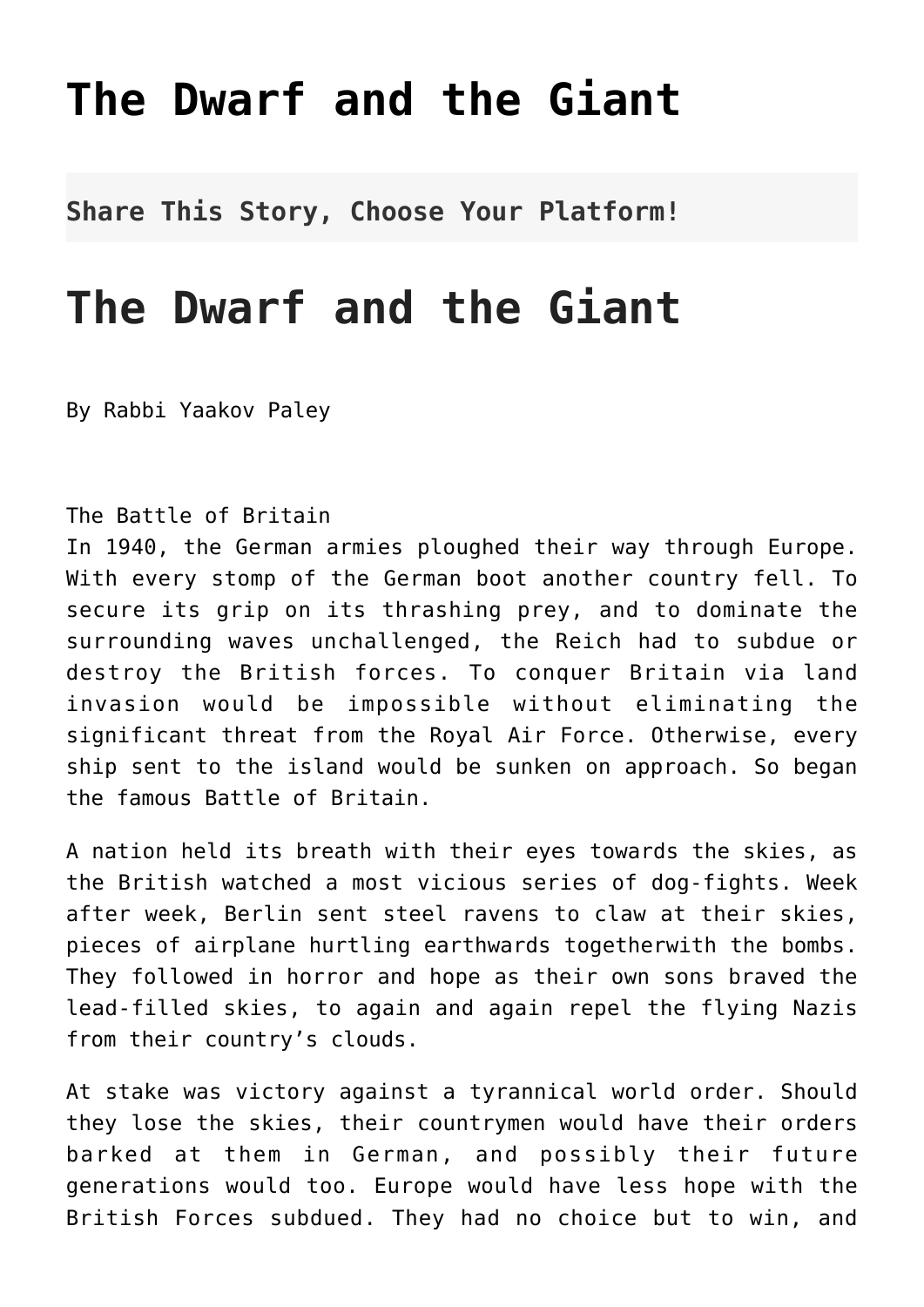they did. Not due to their skill, for many pilots' first engagement with the enemy was also their last, and planes were being lost almost as quickly as they were being built. Rather it was their relentless courage and sheer perseverance that won freedom for generations and gained Europe a vital base from which to wrest the knife from its attacker.

The Prime Minister, famous for his wisdom in expressing sound truths in simple sentences, coined a statement of gratitude in honor of the brave airmen. He produced such an eloquent phrase, that it is surely fitting to convey an inspirational message in our own service of our Creator, as the Baal Shem Tov taught us to take a lesson in our Divine service from all we see or hear.

Winston Churchill: "Never was so much owed by so many to so few."

If you and I are soldiers, our planet a battlefield, our galut ("exile") a state of war, and redemption the victory, then we must recognize the power that our arsenal of good deeds unleashes, and the uniquely privileged duty that our present generation bears. Indeed, we were informed by our officers that "Every mitzvah brings Moshiach closer." To understand the magnitude of advancing the onset of the final redemption, one must first appreciate the enormity of each prolonged moment in exile.

It is not the Jewish people alone who are in a state of spiritual and physical displacement. The King of Kings, Creator of All–G-d Himself is in exile too, so-to-speak! The Talmud declares: "When the people of Israel were sent into exile, the Divine Presence was exiled with them. And when they will be redeemed, the Divine Presence will be liberated along with them." "In all their afflictions," prophesies Isaiah, "He is afflicted." Our Sages describe the Divine 'weeping' at His creature's sufferings, and 'grieving' each day in which the Redemption does not arrive. He does not sit in His palace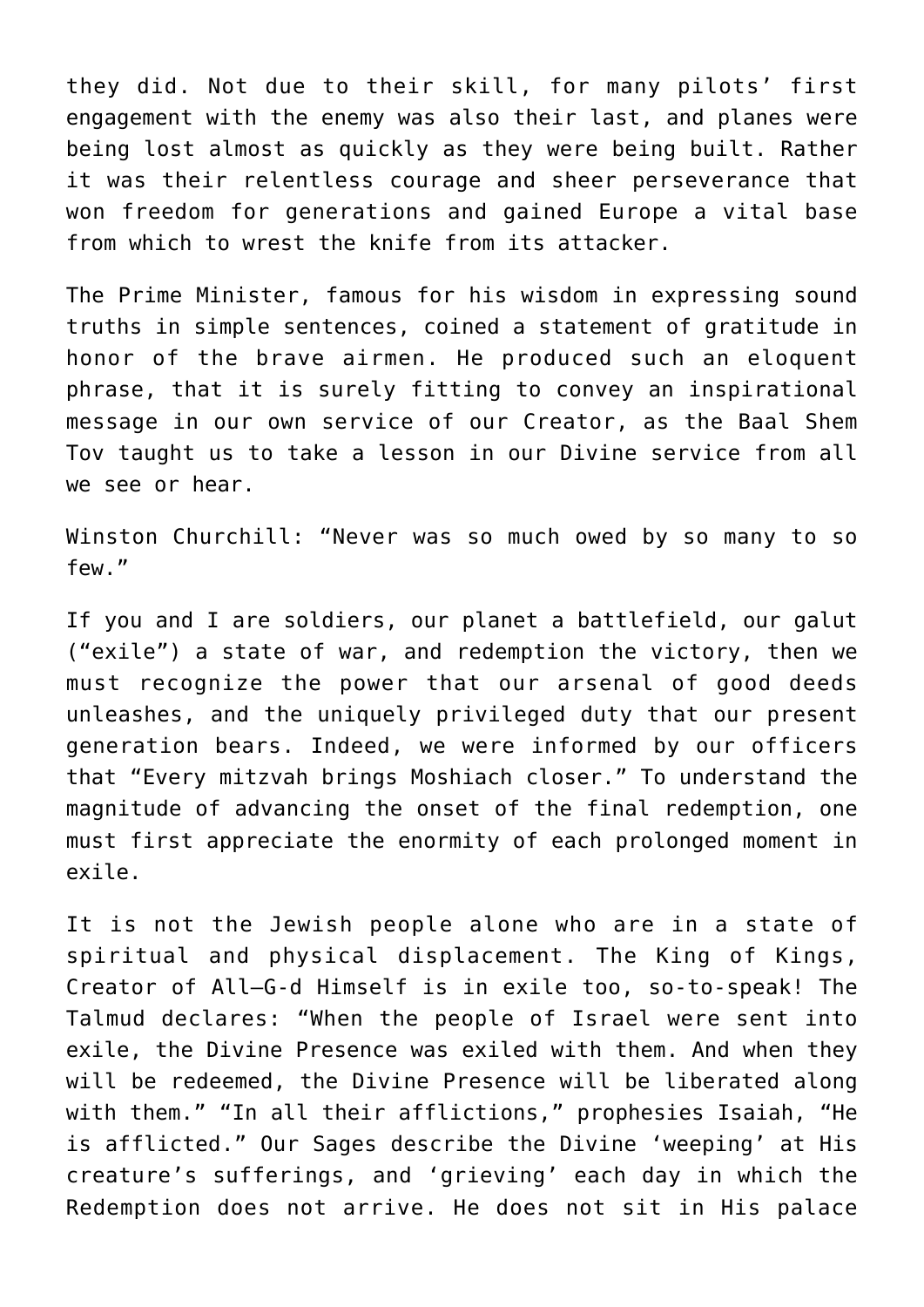whilst His subjects do battle; rather He is found alongside of us.

Together with G-d, all of His ministering angels are likewise in exile. Not just a few of them, but the entire "a thousand thousands serve Me, and a myriad myriads rise before Me" (Daniel 7:10) suffer the concealment of Divine radiance in their heavens. Moreover, these figures describe one encampment of angels, whereas "His troops are without number"!

The Lubavitcher Rebbe spent hours closeted in deep discussion with statesmen and scholars, yet he was also able to express profound concepts for the consumption and mind of the child. He described the above thought for a youngster: A child may have a few pennies or even a large collection of pennies, but the child can readily appreciate that his local bank holds far more pennies than he has. And he could only imagine how many pennies there are in the federal bank in Washington…

So a child could readily understand that because G-d has many, many, more angels than the federal bank in Washington has pennies, and each of these individual angels are suffering every second that the exile continues, then to bring the Redemption even one moment sooner brings relief to each one of these countless spiritual beings! Put in this perspective, a moment is not a mere fraction of time; rather it is immeasurable in quantity and certainly in quality.

A child will also appreciate that together with himself, his mother and father, sisters and brothers, are all waiting for Moshiach too. And all the Jews of his neighborhood and country along with millions of Jews across the entire world! In addition, there are untold millions of Jews from hundreds of past generations, whose souls likewise mourn the Divine concealment in the spiritual spheres and whilst in the Garden of Eden still yearn for the future Resurrection.

"In that time, there will be no hunger nor war, no jealousy